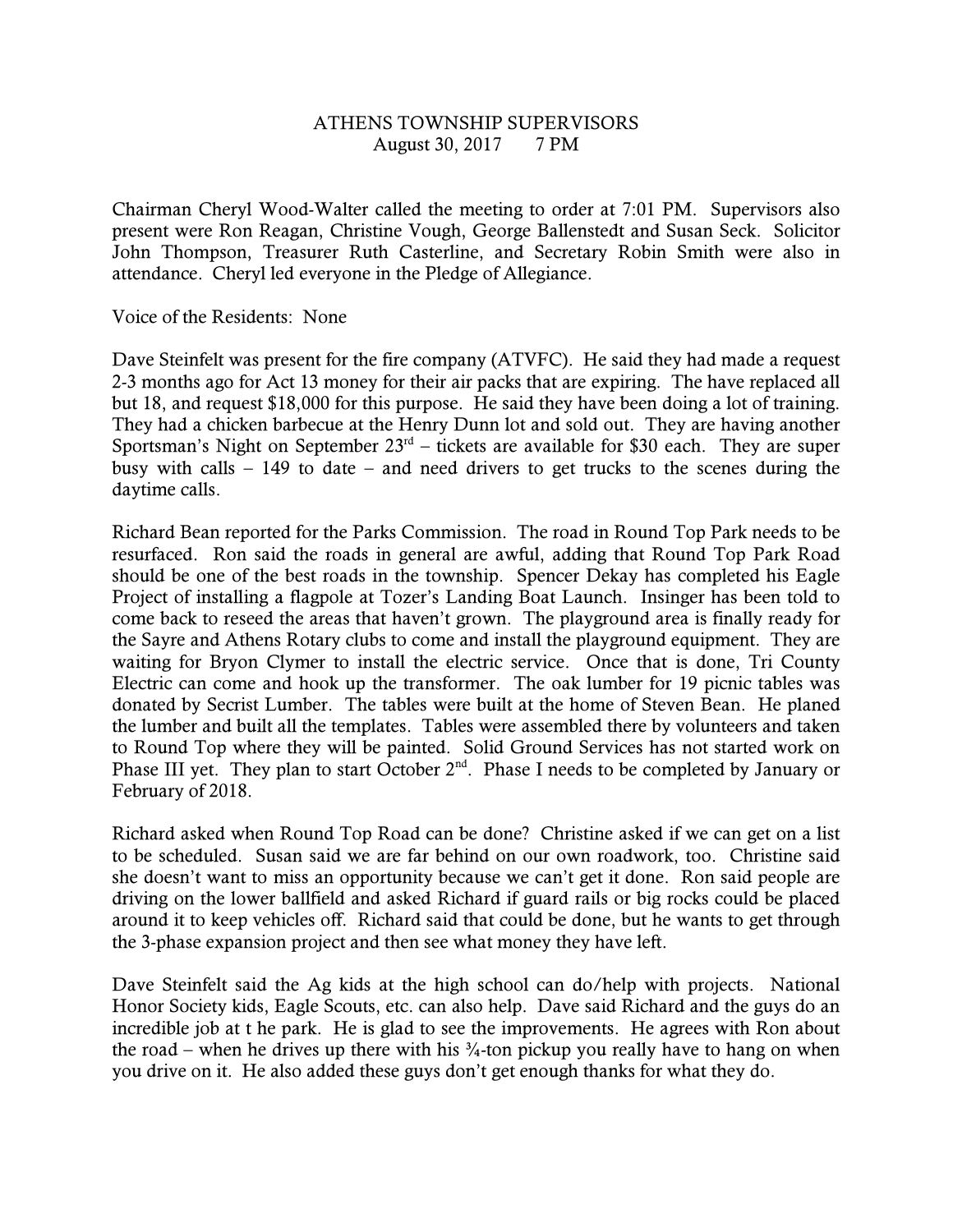Page Two Athens Township Supervisors August 30, 2017

On motion of George, second by Christine, it was unanimous to pay the monthly bills as presented. A complete list of revenues and expenditures is on file in the Treasurer's office.

On motion of Ron, second by Susan, it was unanimous to purchase a stand-alone computer for the financial software from Kai Pan Consulting in the amount of \$849. This will be paid for from account number 402.50.

Clif Cheeks presented the Williams Toyota Phase II for preliminary plan approval only. They have received Bradford County Conservation District approval. John Thompson has the executed Ownership & Maintenance Agreement and will see Robin gets that for the file. The only 2 outstanding items are:

- 1) PennDOT HOP not issued/received yet
- 2) No owner's signature on the plans

On motion of Ron, second by Christine, it was unanimous to grant preliminary approval ONLY to this land development, contingent upon the resolution of these 2 items above.

Robin presented information from the Chamber of Commerce. They have reached out to us to become a member at a cost of \$250/year. Discussion was held. This was tabled until our September  $27<sup>th</sup>$  meeting.

Cheryl had a letter from FEMA re: a September  $6<sup>th</sup>$  meeting with them to review flood map revisions for our township. Robin suggested Ed attend since he is our floodplain manager. On motion of Cheryl, second by Susan, it was unanimous to send Ed Reid to this meeting.

Our first budget workshop was set for September 20, 2017 at 6 PM.

Robin explained that Bradford County Planning and Mapping will be doing the 2020 Census at the county level, and that will include Athens Township. We could do it on our own, but with them already doing it, we can just work with them. On motion of George, second by Cheryl, it was unanimous to have the County do our 2020 Census.

Robin presented the Adopt-A-Road report for King Road, by the "Friends of King Road". They (2 volunteers) did their cleanup on July 29<sup>th</sup> and collected 4 bags of trash, 2 bags of recyclables, and 1 TV in approximately 2-1/2 hours. The Board thanks them very much!

The Bradford County Comprehensive Plan Update committee minutes were presented. They continue to look for members to sit on the committee, and also have a survey available online if you want to have input.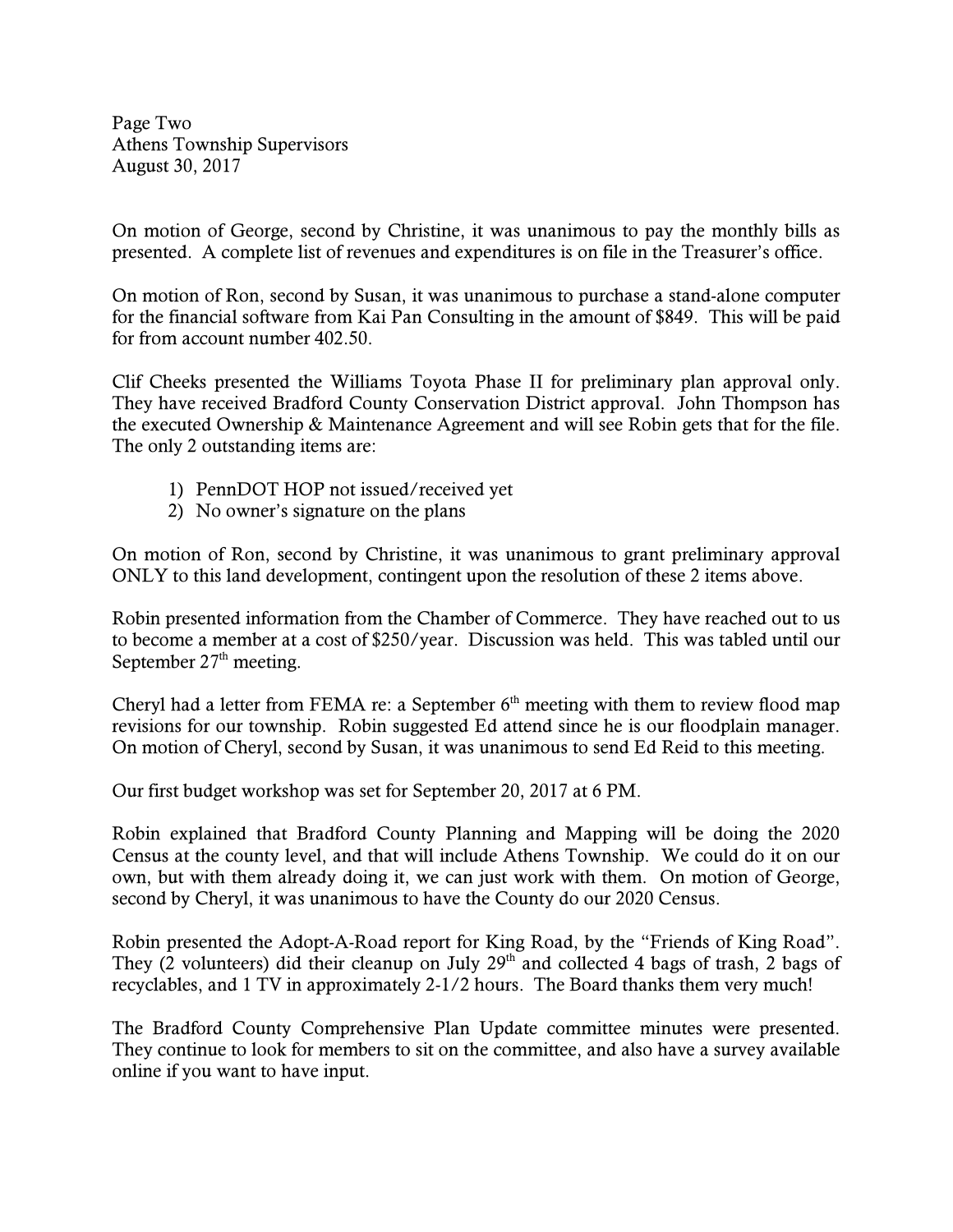Page Three Athens Township Supervisors August 30, 2017

On motion of Cheryl, second by Susan, it was unanimous to ratify John's communication with the appropriate DEP representatives to investigate the status of the Athens Township Landfill.

Susan said they have an agenda for the roads. The money is thin, but we have a full crew. Cole Street is done. One driveway needs attention, but it's on schedule. The McKinney Hill Road project is coming along well. On motion of Susan, second by Cheryl, it was unanimous to send the new crew members to the Dirt and Gravel Road Program Municipality Day on September  $26<sup>th</sup>$  from 7 AM to 3 PM, and to send others at her discretion. There is a fee of \$50/person. Susan will register whoever will go.

Susan said Pump Station Hill Road, Meadowlark Drive and Highland Drive are scheduled to start the tar and chip on Tuesday, September  $5<sup>th</sup>$ , weather permitting. She will confirm the dates to Robin tomorrow so she can alert the press and EMS. Chris Sutton fixed the tractor with the wheel off and it's up and running. Truck 7 has broken springs that are being replaced at Furman and Jones. They are using the water truck for salt brine and Susan wants Decatur's to do the crown rust inhibitor (\$200) and the Board is okay with that. Cheryl said we should be trying to do preventative maintenance. Robin asked if she was going to do more trucks and Susan wants to look into that.

Robin said we need a motion to do Pump Station Hill Road, Meadowlark Drive and Highland Drive. Ron said our township roads are crap. Reagan Road and Sunnyfield Drive are a disaster. Susan said your road was an afterthought this year. Cheryl said we have to drive on the wrong side of the road. Susan said we're doing budget in September. Christine said the mowing needs to also be done because it's a safety issue.

On motion of George, second by Christine, it passed to approve the minutes of June 28, 2017 as written. Ron and Cheryl abstained as they were not here for that meeting.

On motion of Cheryl, second by Ron, it passed to approve the minutes of July 26, 2017 as written. Christine abstained as she was not here for that meeting.

On motion of George, second by Christine, it was unanimous to accept the monthly reports as presented.

On motion of Ron, second by Cheryl, it was unanimous to give our fire company the \$18,000 they requested to replace their air packs that are expiring. This will come from our newest Act 13 check.

On motion of Ron, second by Cheryl, it was unanimous to allow the school to put a Rusty Rail Collection Box in our lobby.